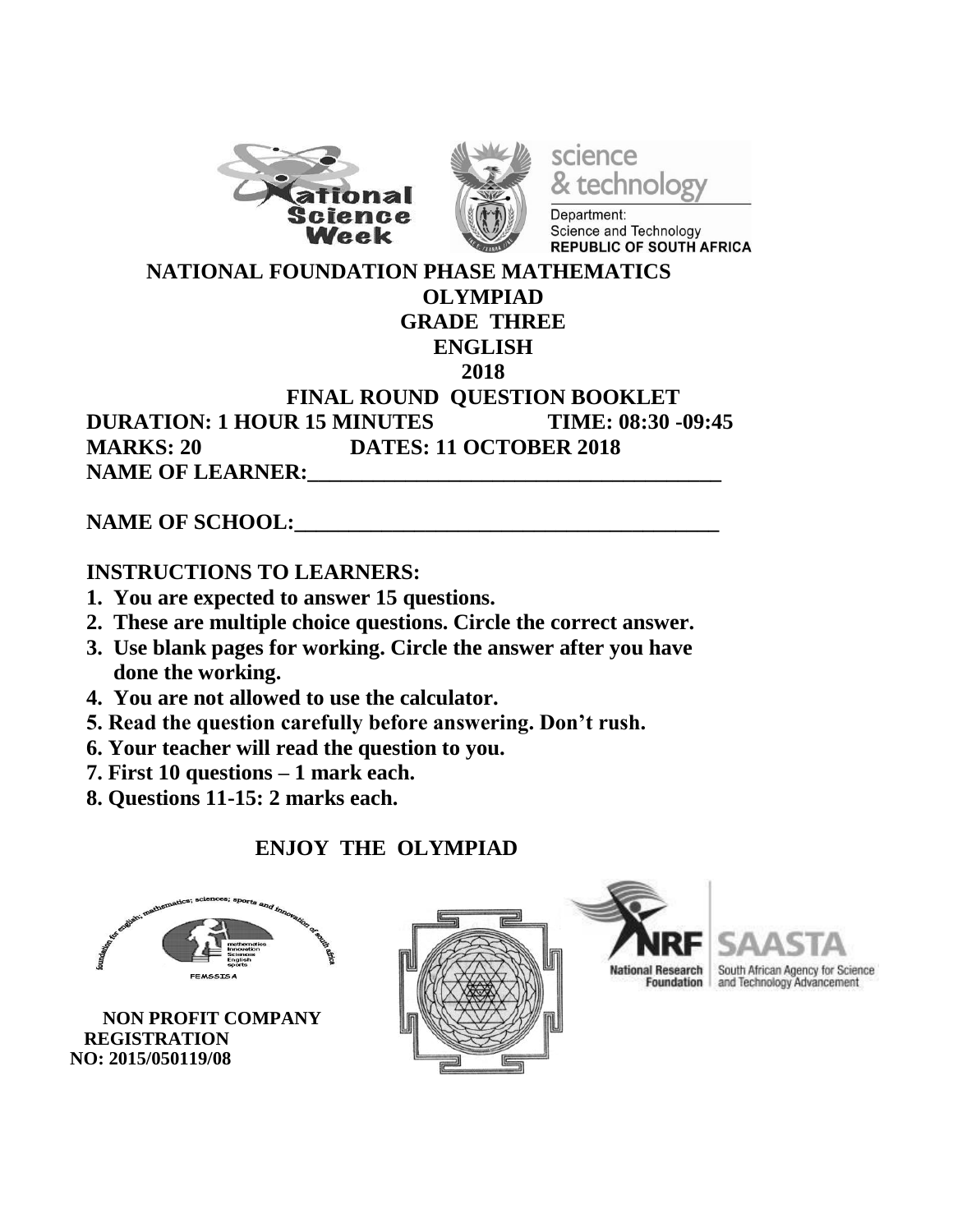- **1. What is the 9 th number of this addition sequence ? 9 ; 16; 23 ; 30; . . .**
- **2. Farah counted in 4's as follows:-**

**3; 7; 11; 15; . . . She stopped at the 31st number. What number did she count last ?**

**3. Find the value of** 

 $64 - 36 +$ 

**4. Each letter in the following subtraction problem represents a digit. What is the value of B - A ?**

$$
\begin{array}{cccc}\n & A & B & 4 \\
- & 1 & A & B \\
\hline\n2 & A & B\n\end{array}
$$

- **5. Alec** gave out  $\frac{2}{5}$  of his money to charity which was the same as R720. What is  $\frac{1}{2}$  of the amount?
- **6. How many blocks are there in this stack ?**

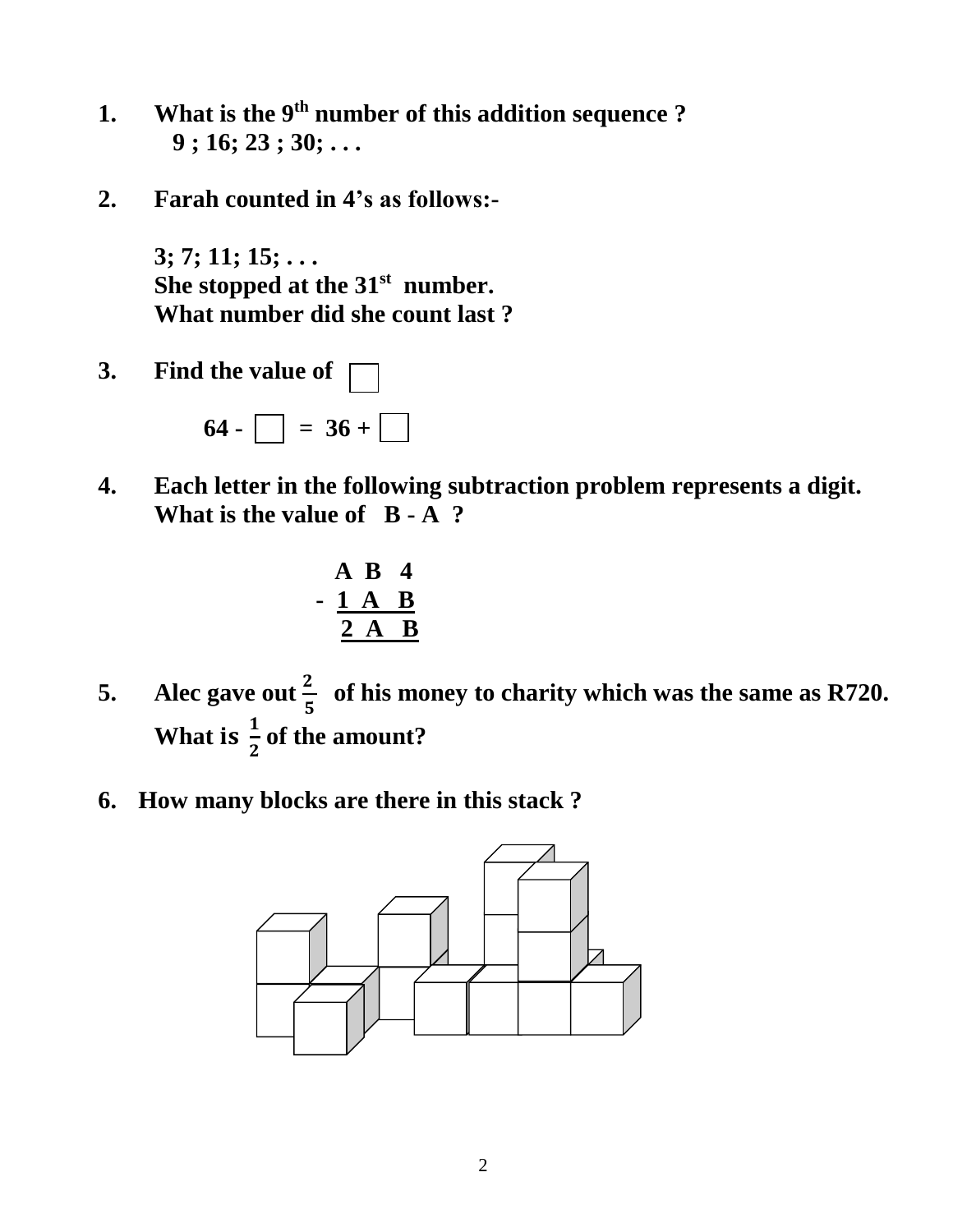- **7. Ben counted in 4's from 8 to 100. Connie counted in 5's from 10 to 100. How many numbers were counted from 8 to 100?**
- **8. An item was purchased and sold for R20 more. Later it was sold for R10 less. If the final price was R55 then determine the initial price.**
- **9. In the game called Pyramaths the number in the right box is doubled and added to the number on the left to give the number in the box above it. Find A**



 **10. The number 2468 was repeated a number of times as follows:- 2468246824682468…….**

 **What is the sum of the 34th and 35th digits from the left?**

- **11. Guess the number I stand for:-**
	- **\* I am a 3 digit number**
	- **\* My unit's digit is 1 less than my ten's digit.**
	- **\* My hundred's digit is 1 less than half my ten's digit.**
	- **\* The sum of my digits is 13.**
- **12. What is the answer to:-**

**39 – 37 + 35 – 33 + ............. - 5 + 3 - 1 ?** 

 **13.** 



 **A player was standing at 3 and moved in 3's in an anti-clockwise direction ( 3 – 8 – 5… ). After counting 38 numbers he landed on one number.**

 **On which number did he land?**